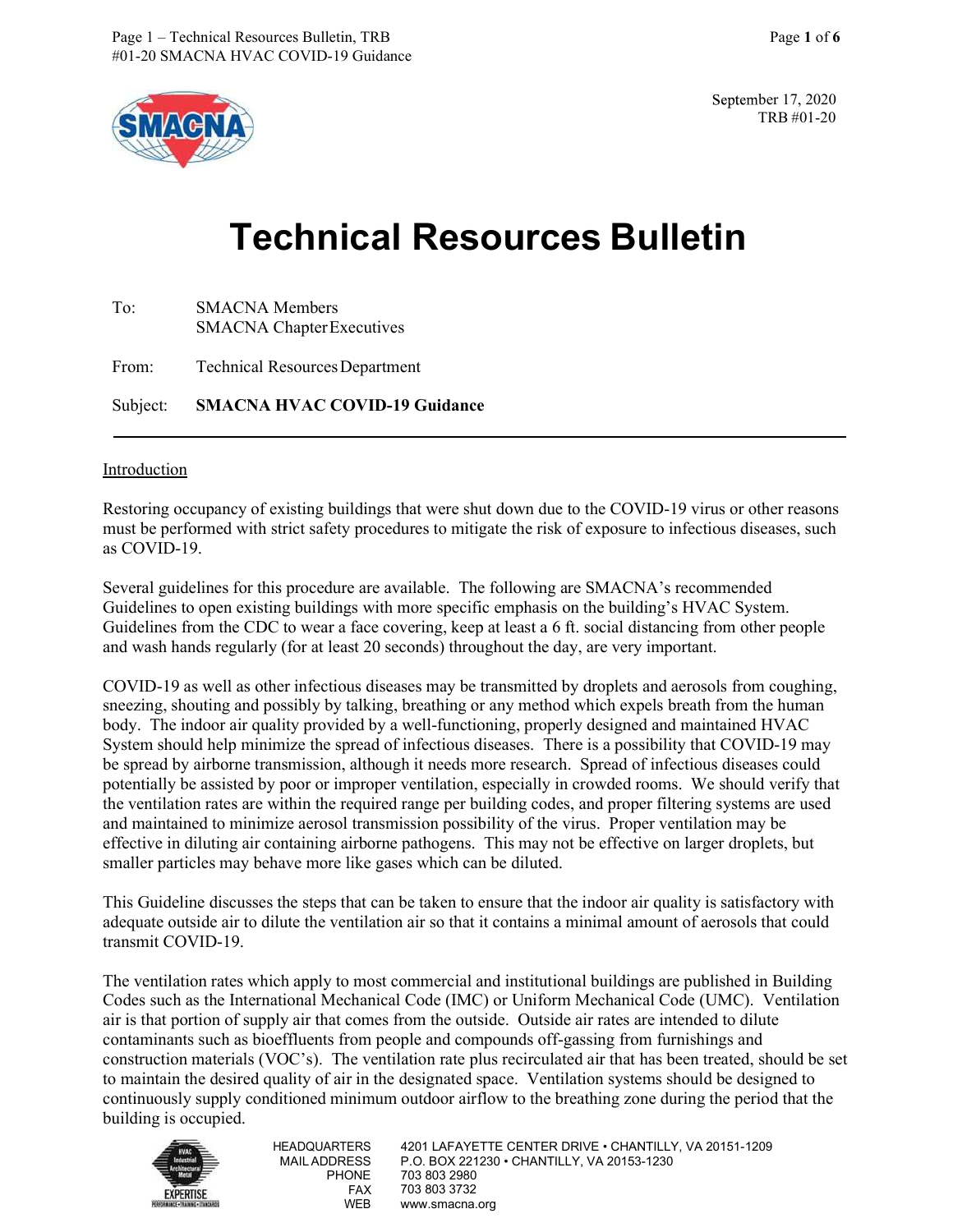Page 2 of 6

Whatever the ventilation rate is, when reopening an existing building, the building HVAC System should be thoroughly tested and balanced to a state of full, demonstrated and documented working order, making sure the design ventilation rate is met.

## Ventilation Rates

 Ventilation is both necessary and desirable for the control of air contaminants, moisture and temperature. for toxic or otherwise harmful substances to reach dangerously high concentrations in air. The effects of inadequate ventilation in protecting building occupant health can be controlled by the quality of indoor air. Habitable and occupiable spaces are ventilated to promote a healthy and comfortable environment for the occupants. Ventilation of specific occupancies is necessary to minimize the potential

As an example, Table 403.3.1.1 Minimum Ventilation Rates, from the IMC, includes the occupant load utilized for design of ventilation systems. The ventilation rate shall be not less than the number determined from the estimated maximum occupant load rate indicated in Table 403.3.1.1. The table below is excerpted from the Table for an Occupancy Classification of Education.

|                                    |                                                     | <b>PEOPLE OUTDOOR</b>                                                         | <b>AREA OUTDOOR</b>                                                                   |                                                               |
|------------------------------------|-----------------------------------------------------|-------------------------------------------------------------------------------|---------------------------------------------------------------------------------------|---------------------------------------------------------------|
| <b>OCCUPANCY CLASSIFICATION</b>    | <b>OCCUPANT DENSITY</b><br>#/1000 FT <sup>2 a</sup> | <b>AIRFLOW RATE IN</b><br><b>BREATHING ZONE,</b><br>R <sub>n</sub> CFM/PERSON | <b>AIRFLOW RATE IN</b><br><b>BREATHING ZONE,</b><br>$R_{\circ}$ CFM/FT <sup>2 a</sup> | <b>EXHAUST</b><br><b>AIRFLOW RATE</b><br>CFM/FT <sup>2a</sup> |
| <b>Education</b>                   |                                                     |                                                                               |                                                                                       |                                                               |
| Art classroom <sup>8</sup>         | 20                                                  | 10                                                                            | 0.18                                                                                  | 0.7                                                           |
| <b>Auditoriums</b>                 | 150                                                 | 5                                                                             | 0.06                                                                                  |                                                               |
| Classrooms (ages 5-8)              | 25                                                  | 10                                                                            | 0.12                                                                                  |                                                               |
| Classrooms (age 9 plus)            | 35                                                  | 10                                                                            | 0.12                                                                                  |                                                               |
| Computer lab                       | 25                                                  | 10                                                                            | 0.12                                                                                  |                                                               |
| Corridors (see public spaces)      |                                                     |                                                                               |                                                                                       |                                                               |
| Day care (through age 4)           | 25                                                  | 10                                                                            | 0.18                                                                                  |                                                               |
| Lecture classroom                  | 65                                                  | 7.5                                                                           | 0.06                                                                                  |                                                               |
| Lecture hall (fixed seats)         | 150                                                 | 7.5                                                                           | 0.06                                                                                  |                                                               |
| Locker/dressing rooms <sup>g</sup> |                                                     |                                                                               |                                                                                       | 0.25                                                          |
| Media center                       | 25                                                  | 10                                                                            | 0.12                                                                                  |                                                               |
| Multiuse assembly                  | 100                                                 | 7.5                                                                           | 0.06                                                                                  |                                                               |
| Music/theater/dance                | 35                                                  | 10                                                                            | 0.06                                                                                  |                                                               |
| Science laboratories <sup>g</sup>  | 25                                                  | 10                                                                            | 0.18                                                                                  | 1.0                                                           |
| Smoking lounges <sup>b</sup>       | 70                                                  | 60                                                                            |                                                                                       |                                                               |
| Sports locker rooms <sup>g</sup>   |                                                     |                                                                               |                                                                                       | 0.5                                                           |
| Wood/metal shops <sup>g</sup>      | 20                                                  | 10                                                                            | 0.18                                                                                  | 0.5                                                           |

| <b>TABLE 403.3.1.1</b>    |  |
|---------------------------|--|
| NIMUM VENTIL ATION RATES. |  |

# Filtration

Filtration may help mitigate the transmission of infectious diseases. Filter efficiency has been gradually increasing as technology improves. Select filtration levels that are maximized for equipment capabilities. Per ASHRAE guidelines, a Minimum Efficiency Reporting Value (MERV) of 13 or higher should be used if the equipment can handle it. The MERV rating is a filter's ability to capture particles between 0.3 and 10 microns  $(\mu m)$ .

The particle size range is the composite particle size efficiency percentage within a range of particle size. The three ranges used in ASHRAE Std 52.2 are E1 -(0.3-1.0  $\mu$ m), E2 -(1.0-3.0  $\mu$ m), and E3 -(3.0-10.0  $\mu$ m). MERV ratings of 13 or higher are efficient at capturing airborne viruses.

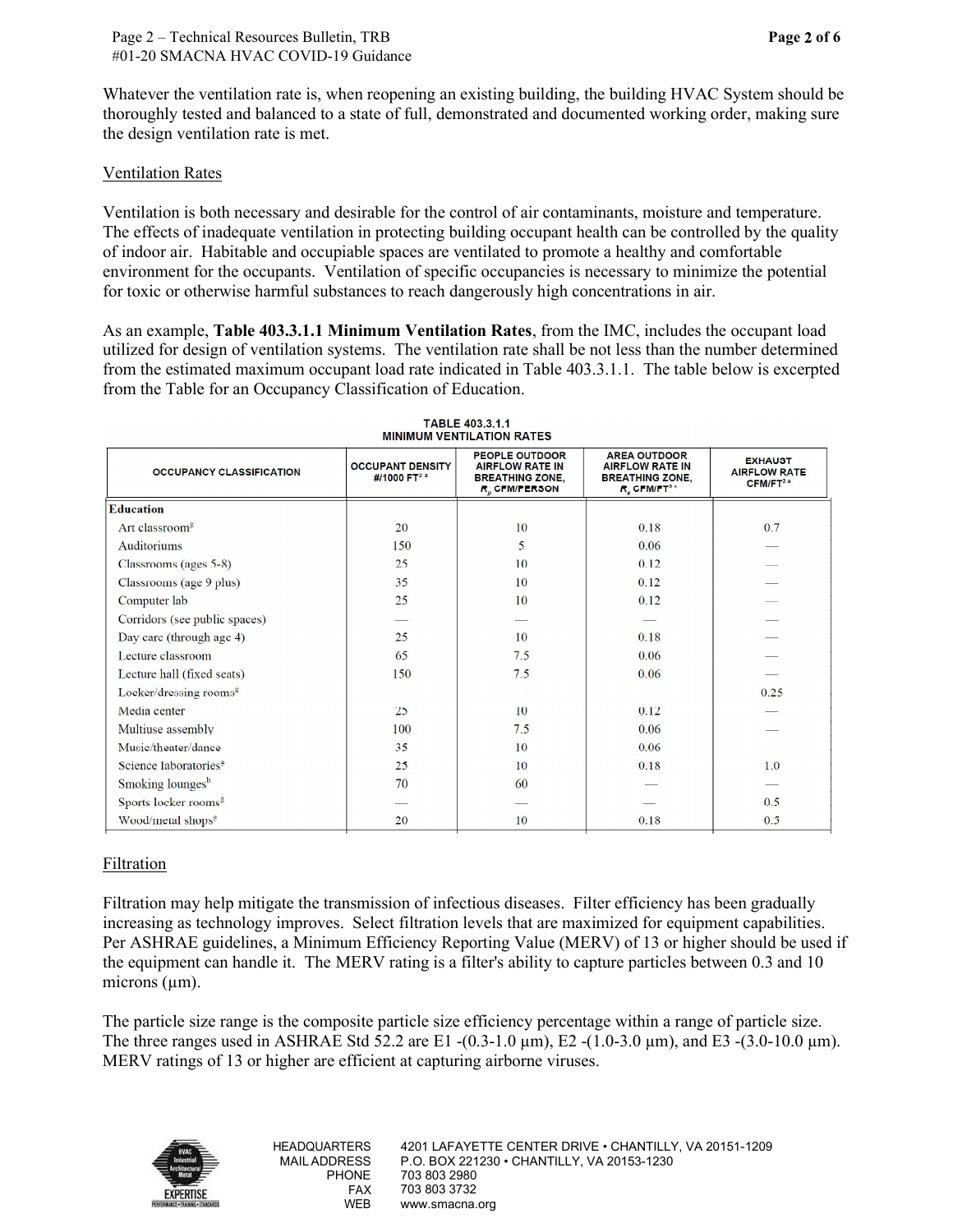If existing equipment does not utilize MERV 13 filters, you may want to do an analysis to see if the equipment can be upgraded by:

- Calculate the velocity of the existing filter bank and determine the existing pressure drop when clean (typically  $300 - 500$  fpm).
- Determine the pressure drop of the filter when loaded (ready to be changed). SMACNA recommends installation of a differential pressure gauge (potentially incorporating this point into the Building Automation System). This can also help determine when the MERV 13 filter should be changed.
- Calculate the pressure drop if a MERV 13 filter is installed. These filters should be changed every 1-3 months as needed.
- • Review the original design to see if there will be enough static pressure to overcome the pressure drop.
- Determine if more external static is needed and its effect on the existing fan. •
- • If not enough static, consider upgrading the motor to increase the available static pressure or adjust the variable frequency drive to increase the static pressure. Consult the fan curve to ensure the additional RPM does exceed the design plot.

 for the occupied space, air ionization systems, Germicidal Ultraviolet treatment or other method. If MERV 13 filters cannot be installed, look at other ways to increase filtration. Recirculation HEPA filters

 280 nanometers (nm), have been shown to be the most effective for disinfection. UV-C can effectively underway to determine the degree of airborne spread because virus particles are so small that they remain supplemental control measure for air disinfection. Germicidal UV (GUV) refers to using ultraviolet radiant energy that has been shown to kill bacteria and spores and to inactivate viruses. It has commonly been referred to as ultraviolet germicidal irradiation (UVGI). Wavelengths in the photobiological ultraviolet spectral band known as the "UV-C," from 200 to inactivate the SARS-CoV-2 virus responsible for coronavirus disease (COVID-19). There is research suspended in air, although it currently is not clear how much of the virus responsible for COVID-19 is spread by the airborne route. A knowledgeable consultant is recommended and the Centers for Disease Control and Prevention (CDC) has guidelines for the use of UVGI lamps in air handling units as a

# HVAC Equipment

 A game plan should be developed to reopen existing buildings that includes a scope of the HVAC equipment, subsystems and systems to be checked. It should include:

- The Owner's Project Requirements.
- Statement of design or operations intent.
- Schedule information.
- List of equipment and systems needing to be re-commissioned.
- List of sub trades, suppliers, and other contractors (most commonly the controls contractor) who will be involved in the commissioning process. •
- All submittal data and controls sequence descriptions needed to prepare checklists.

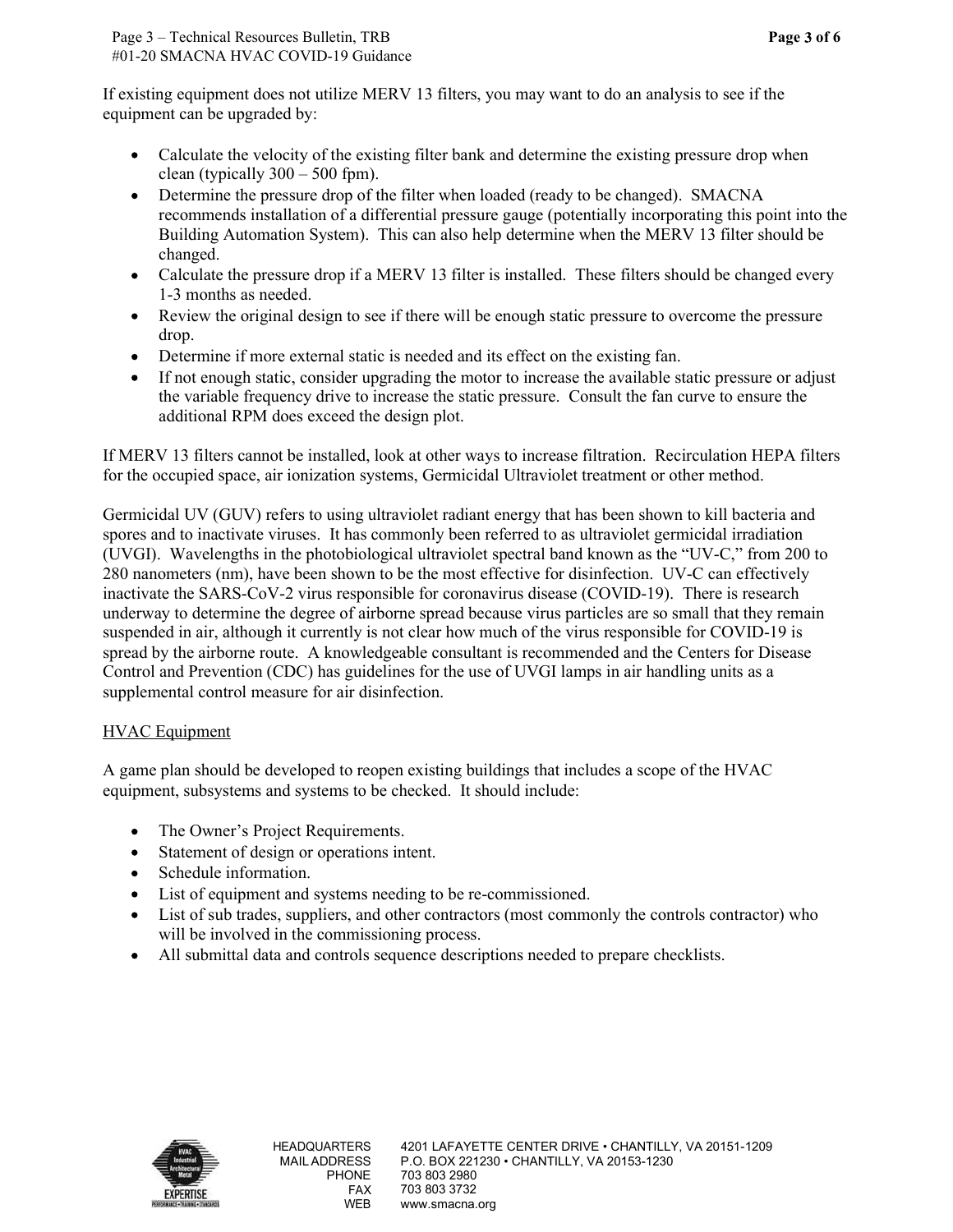Page 4 – Technical Resources Bulletin, TRB Page 4 of 6 #01-20 SMACNA HVAC COVID-19 Guidance

Prestart checklist and functional performance checks must be defined for many types of equipment including:

- Hot water and steam boilers; with atmospheric or power burners; gas, oil, or combination gas/oil fired.
- water- cooled; with or without condensers; and including heat recovery models. • Chillers; with reciprocating, scroll, screw, magnetic-bearing, or centrifugal compressors; air- or
- Cooling towers, closed-circuit heat rejectors, and both air-cooled and evaporative condensers.
- Hot water, chilled water, and condensing water pumps associated with the preceding.
- Constant volume, single zone air systems (including all components such as fans, coils, furnaces, condensing units, dampers, and controls, as applicable).
- Condensing boilers.
- Primary and secondary piping systems.
- Variable flow piping or pumping systems.
- Variable Air Volume (VAV) Systems including various components such as terminal units and • Variable Frequency Drives (VFD).

 Any or all of this equipment is important to proper air distribution at the proper indoor air quality and temperature, with the proper amount of makeup (outdoor) air. If existing equipment is not adequate, especially if modifications to overcome additional pressure drops of MERV 13 or other filters, upgrades or thermal conditioner which alters the incoming air's temperature and humidity, so it is suitable for distribution. An air mover pulls the air through the air cleaner and thermal conditioner as well as pushes air fan must provide the work to overcome the systems resistances as well as provide the correct volume of air. or space requiring a portion of the air volume supplied by the fan. Air distribution systems should be new equipment should be considered. Once the air passes through the air cleaners it passes through the through the air distribution system. This is usually a mechanical fan, of which there are many types. The The air distribution system is most often ductwork that needs to carry the clean conditioned air to the zone balanced so that the scheduled amount of clean air gets to the right zone.

## Owners

 relevant specially to minimize the spread of COVID-19: The owner's occupancy requirements for the building should be included in the Owner's Project Requirements (OPR) document for reopening the existing building. For HVAC Systems, the following are

- Space temperature and humidity criteria. •
- Thermal zoning criteria.
- Thermal load generated by illumination and occupancy requirements.
- Ventilation requirements including filtration and related indoor air quality criteria.
- System balancing requirements.
- Building energy use.
- Commissioning.
- Budget (first cost, operating cost, lifecycle cost).

 The owner wants the facility to operate in accordance with the design intent with the correct ventilation rates satisfaction can reduce turnover and improve productivity. that may help reduce the spread of COVID-19 and other contaminants, maintain thermal comfort, operate efficiently and produce a high level of occupant satisfaction. If the occupants are students, their comfort, with the proper ventilation, can enhance the learning process. If the occupants are employees, their

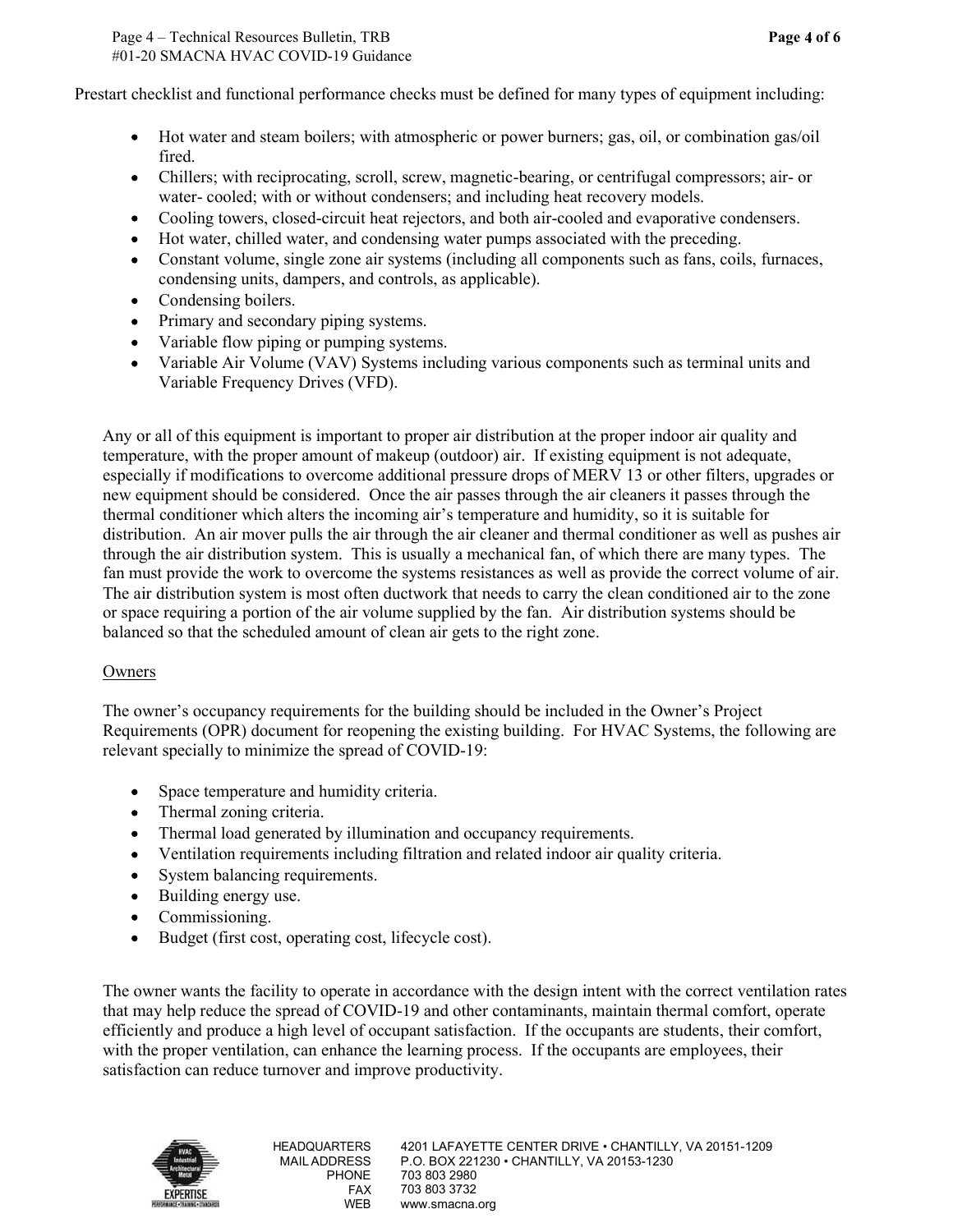be part of the game plan to check the equipment. They are part of the team and must be well-trained, and Knowledgeable technicians are necessary to operate equipment at maximum efficiency. Operators should programs should be set up to sustain that knowledge over time as staff changes take place. When operators are knowledgeable, they can properly maintain, identify and fix problems quickly.

#### Project Management

 Project Managers as well as their crew are a vital component of the team to reopen existing buildings. The Project Manager is directly responsible for the quality of workmanship and care when all the systems come together. The following should be included:

- Planning and coordination Priority items and responsibilities should be identified.
- On-site communication is important and facilitated by the Project Manager and executed by the Superintendent supervising the tradesmen.
- Identify and communicate issues as early as possible. This will usually result in simpler and less • The Project Manager, Supervisor and the crew need to ensure no outstanding deficiencies, when the building is ready to be opened, resulting from prestart checks and functional performance tests. costly resolutions and prevent scope creep.
- Published construction schedule with trackable milestones to complete the project on time. Include activities for Testing, Commissioning and Owner Training. Development and distribution of this document to all stakeholders is a critical step to a successful project.
- Document equipment startup; prepare, execute, and record data for each specific piece of • equipment. This should aid in warranty administration. Generic forms are unacceptable.
- With proper project management, the owner's project requirements will be met, resulting in overall • owner and occupant increased satisfaction.
- The Project Manager should make sure the maintenance crew is well-trained and can sustain the • knowledge that they receive. Building Owners and their staff are critical stakeholders in this transition and should place extreme importance on retaining this information. SMACNA recommends video documentation of all training for future reference.
- Because of the importance of capable operations and maintenance in keeping buildings functional, it agreements and educational programs to train operators to improve their knowledge. • is an opportunity to convince owners on improved maintenance programs, preventive maintenance
- The owners could also be good references, which could increase demand for the Contractor on other • existing buildings that need help mitigating the spread of COVID-19.

 Properly reopening existing buildings by following the game plan can clearly benefit owners, tenants, intent. This should give the occupants a high level of satisfaction with their environments which in turn occupants and administrators. Following a well-thought-out game plan which has been carried out competently and thoroughly, the existing building will be opened with systems functioning in an integrated fashion as designed. Environmental conditions and indoor air quality will be in accordance with the design helps to avoid costly problems and helps to reduce excessive vacancies.

## Other Considerations

 functionality tests to make sure it is operating within the required levels. In particular, the right amount of ventilation and distributed air need to be verified to help minimize the possible spread of COVID-19. The The **SMACNA HVAC Systems Commissioning Manual** discusses commissioning of existing buildings. That can apply directly to HVAC equipment. The HVAC System needs to have prestart, start and operation of fans or other equipment need to be verified as well.